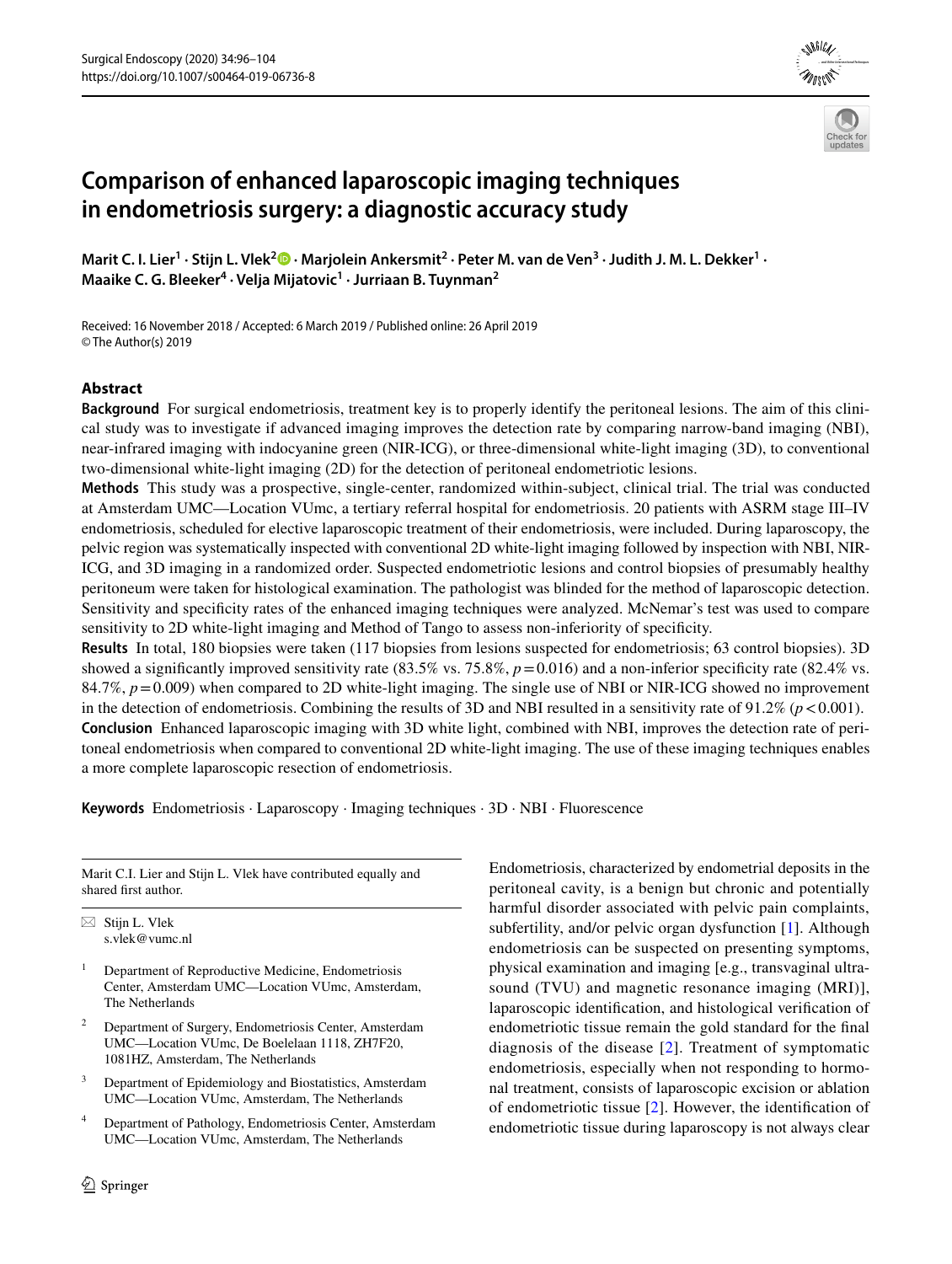which may partly contribute to the high rates of recurrence reported after surgical treatment (40–50% at 5 years) [[3](#page-7-2)]. The polymorphic appearance of endometriotic lesions is supposed to be the origin of this impaired visual diagnosis during laparoscopy, especially non-pigmented endometriotic lesions which are hard to distinguish from healthy peritoneal tissue [[4–](#page-7-3)[6](#page-7-4)]. Previous studies reported a positive predictive value of 2D white-light laparoscopy of only 66% [\[7](#page-7-5)]. Therefore, complete resection of endometriosis is difficult and reoperation, due to symptomatic recurrence, occurs in more than 50% of the patients [\[8](#page-7-6)]. The high costs of re-operation and the associated morbidity emphasize the importance of a more complete resection during primary surgery.

Enhanced laparoscopic imaging techniques, already frequently used in other felds of surgery [\[9](#page-7-7)–[12\]](#page-7-8), are promising additives to the intra-operative detection of endometriosis [[13\]](#page-7-9). These techniques visualize diferences in (neo) vascularization and epithelial thickness, possibly enabling an improved detection of endometriosis. Previous studies showed that with the use of 5-aminolevulinic acid-induced fluorescence (5-ALA) [\[14–](#page-7-10)[16](#page-7-11)], autofluorescence imaging (AFI)  $[17-19]$  $[17-19]$  $[17-19]$ , and narrow-band imaging (NBI)  $[20, 21]$  $[20, 21]$  $[20, 21]$  $[20, 21]$  $[20, 21]$ , endometriotic lesions were detected with a better sensitivity and equal specifcity compared to 2D white-light imaging. Moreover, with these techniques additional endometriotic lesions were found that were not visualized with 2D whitelight imaging only. The 5-ALA technique was, however, difficult to implement due to high costs and patient side effects, such as postoperative photosensitivity  $[14–16]$  $[14–16]$  $[14–16]$ . NBI has shown to be a more feasible technique available in most laparoscopic platforms and without any side efects. The efectiveness for the detection of peritoneal endometriosis of more recently introduced laparoscopic imaging techniques, such as indocyanine green near-infrared imaging (ICG-NIR) [\[22,](#page-8-3) [23](#page-8-4)] or three-dimensional laparoscopy (3D), has not yet been investigated.

To directly compare these diferent enhanced laparoscopic imaging techniques, a clinical trial was conducted. We aimed to investigate which enhanced laparoscopic imaging technique is the most accurate for the detection of peritoneal endometriotic lesions, with respect to the sensitivity and specifcity of the investigated techniques and compared to 2D white-light imaging.

# **Materials and methods**

#### **Study design**

This study was a prospective, single-center, randomized within-subject, clinical trial conducted at the Amsterdam UMC—Location VUmc (VUmc, Amsterdam, the Netherlands). The study was approved by the institutional review

board of the VUmc (METC VUmc 2015.392) and was registered as the LITE study (Laparoscopic Imaging Techniques in Endometriosis therapy) in the Dutch Trial Register (NTR5614, 06 January 2016). All participants provided informed consent prior to participation.

# **Patients**

Women with moderate to severe endometriosis (American Society for Reproductive Medicine (ASRM), stage III or IV), who had an indication for elective laparoscopic treatment were asked for participation and informed consent. Endometriosis had to be previously surgically confrmed or likely to be present based on TVU or MRI fndings (including uni- or bilateral ovarian endometrioma). All eligible patients were approached during the study period. Women were included if they were aged over 18 years and were premenopausal. Excluded from participation were women who were legally or mentally incapable or unable to give informed consent; pregnant women; women who had an American Society of Anesthesiologists (ASA) score>3; major open abdominal surgery in the past; a known malignancy; an iodine allergy or hypersensitivity reaction to prior usage of ICG; use of any medication with a known interaction with ICG; chronic kidney failure ( $eGFR < 55$ ); or abnormal liver enzyme tests (ASAT, ALAT, AF, and yGT>2 times the maximum normal value).

## **Techniques**

In this trial, the following laparoscopic imaging techniques were studied: narrow-band imaging (NBI), near-infrared imaging with indocyanine green (NIR-ICG), and threedimensional white-light imaging (3D). These techniques were compared to conventional two-dimensional high-defnition white-light imaging (2D) using the laparoscopic system CLV-180 EVIS EXERA II platform (Olympus, Center Valley, USA) with an ENDOEYE FLEX 3D defectable videoscope in the 2D viewing mode.

#### **Narrow‑band imaging (NBI)**

NBI was applied using the standard available settings from the laparoscopic system CLV-180 EVIS EXERA II platform (Olympus, Center Valley, USA) with an ENDOEYE FLEX 3D defectable videoscope. In NBI imaging, two specifc wavelengths of light are fltered that are strongly absorbed by hemoglobin. The shorter wavelength (415 nm) only penetrates the superfcial layers of the mucosa and is absorbed by capillary vessels in the surface of the mucosa. The second wavelength (540 nm) penetrates deeper and is absorbed by blood vessels located deeper within the mucosal layer,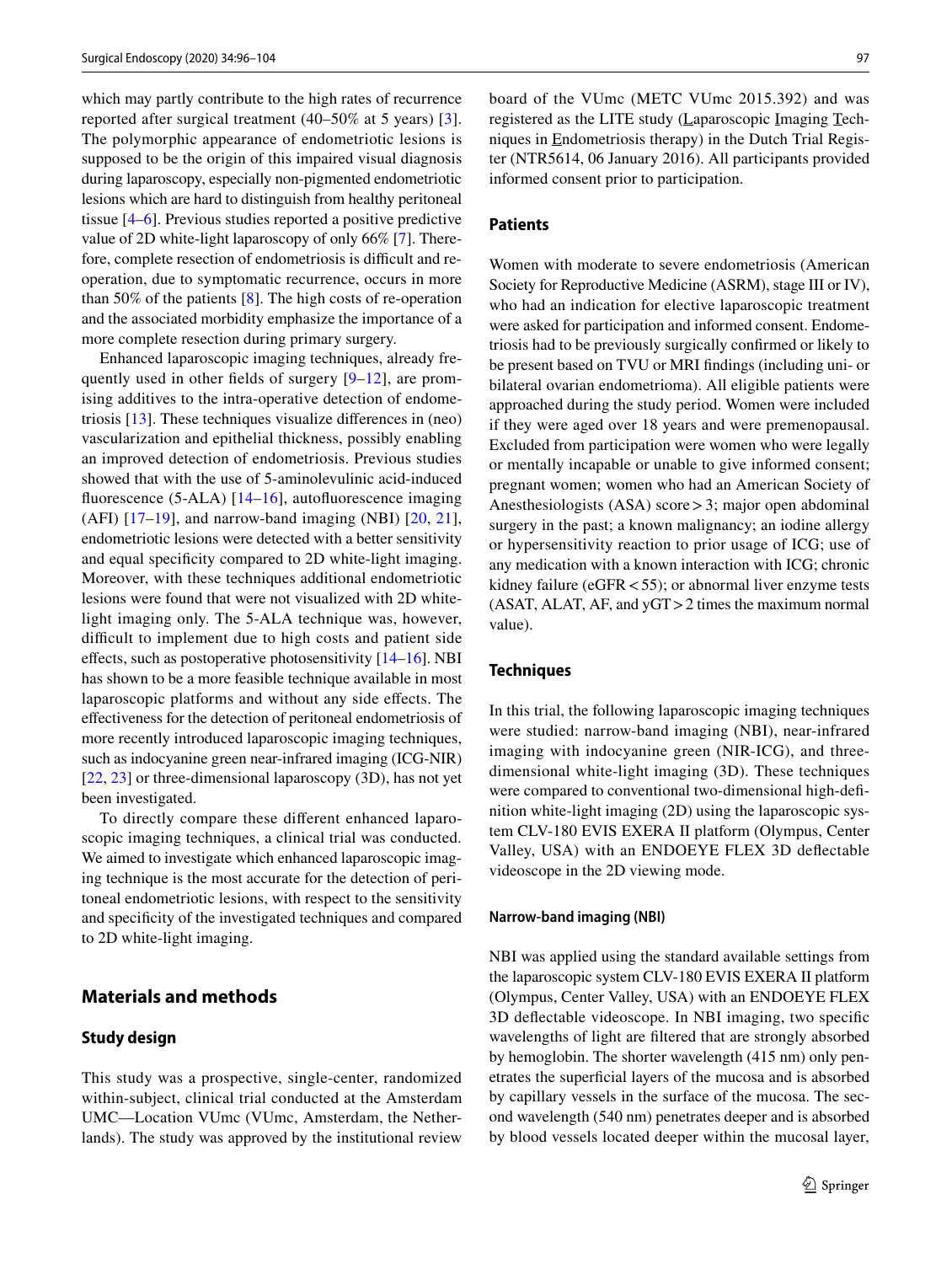allowing visualization of the vasculature of suspected endometriotic lesions.

#### **Near‑infrared imaging with indocyanine green (NIR‑ICG)**

For the NIR-ICG procedure indocyanine green (ICG, ICG-PULSION®, PULSION Medical Systems AG, Munich, Germany) was intravenously applied through a peripheral infusion during surgery. ICG is a sterile water soluble tricarbocyanine dye with a peak spectral absorption in blood (plasma) at 800–810 nm (range: 750–950 nm). ICG powder was diluted with sterile water for injection to a fnal solution of 0.25 mg/mL. A bolus of 1 mL ICG solution was injected through a peripheral IV line at the start of the procedure. If visualization was inadequate, an extra bolus of 1 mL was administered. ICG was administered directly under nearinfrared vision, and after administration a time period of 5 min was used for the detection of lesions. The Olympus VISERA Pro (Olympus, Center Valley, USA) laparoscopic platform was used with a modifed flter on the videoscope that excited near-infrared light (800 nm) and fltered nearinfrared refection in the range of 700–900 nm, enabling visualization of the increased (neo)vascularity of endometriotic lesions.

#### **Three‑dimensional white‑light imaging (3D)**

3D imaging was applied using the laparoscopic system CLV-180 EVIS EXERA II platform (Olympus, Center Valley, USA) with an ENDOEYE FLEX 3D defectable videoscope. The dual lens generated 3D images, projected on a 3D monitor. Lightweight polarized 3D eyewear integrated the images into 3D vision and enabled depth perception with accurate color reproduction.

## **Surgery and imaging**

Patients were placed in the supine position and received general anesthesia. After introduction of the videoscope through a 12-mm trocar, the abdominal cavity was inspected. Two additional 5-mm trocars were placed to facilitate exposure of the pelvic cavity. For a systematic approach and recording of the suspected lesions, the pelvic cavity was divided in seven regions: *region I*—left lateral pelvic wall and bladder peritoneum; *region II—*right lateral pelvic wall and bladder peritoneum; *region III—*peritoneal surface of the uterus; *region IV—*left lower region of the pelvis (including ovarian surface, round ligament, uterosacral ligament, and Douglas' Pouch); *region V—*right lower region of the pelvis (including ovarian surface, round ligament, uterosacral ligament, and Douglas' Pouch); *region VI—*left ovarian fossa and *region VII—*right ovarian fossa [Fig. [1](#page-2-0)]. All regions were frst inspected systematically with conventional 2D



<span id="page-2-0"></span>**Fig. 1** Schematic image of pelvic region

white-light imaging. Inspection was repeated with the other imaging techniques (NBI, NIR-ICG, 3D), applied in a randomized order, generated by online randomization tool Sealed Envelope Ltd. (London, United Kingdom). Visual diagnosis of endometriosis was confrmed according to previously described criteria [[24,](#page-8-5) [25](#page-8-6)]. All inspections were performed by the same operating physician (VM). Suspected endometriotic lesions were identifed, documented, and numbered. After full surveillance with all imaging techniques and documentation, all suspected endometriotic lesions were excised. Biopsies of healthy appearing peritoneum were taken as negative controls. No biopsies were taken of regions with increased risk of iatrogenic damage, bleeding, or perforation, such as the intestines or lesions nearby large blood vessels.

The collected specimens were processed, hematoxylin and eosin (H&E) stained, and assessed upon the presence of endometriosis (identifcation of endometriotic glands and/or endometrial stroma). Additional immunostaining for CD10 and estrogen receptors (ER) was applied if the presence or absence of endometriosis could not be confrmed based on the H&E staining only [\[26](#page-8-7)[–28](#page-8-8)]. The pathologist was blinded for the method of detection (e.g., the used imaging technique) and for the clinical suspicion of endometriosis (e.g., specimens obtained from areas suspected or unsuspected (control) for endometriosis).

#### **Outcomes**

The primary objective was to evaluate the sensitivity and specificity rates of the imaging techniques in the detection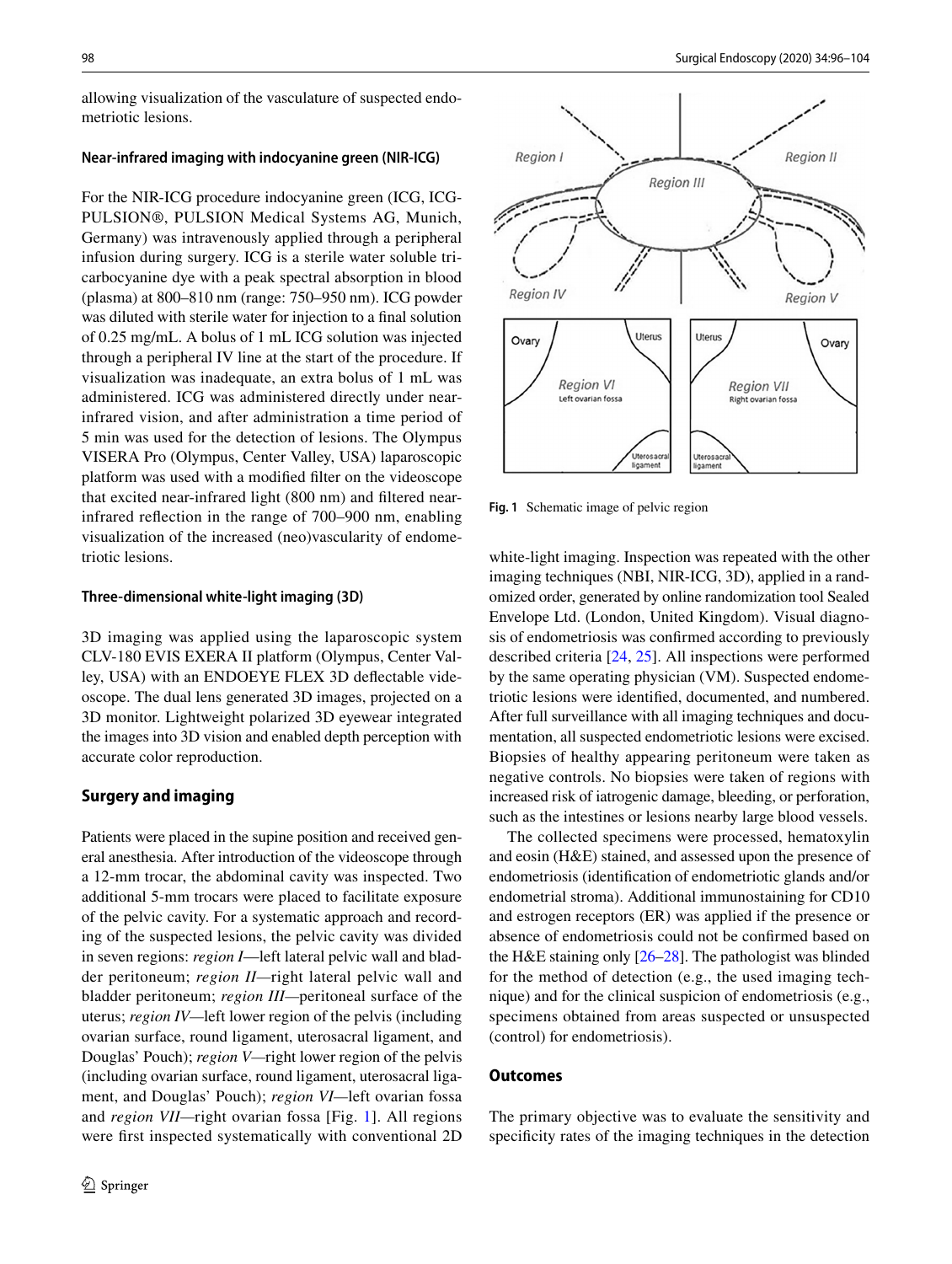of peritoneal endometriosis, when compared to 2D whitelight imaging. Secondary outcomes were false-negative rate, false-positive rate, and accuracy.

#### **Sample size calculation**

Sample size calculation for this study was based on the number of endometriotic lesions needed to achieve 80% power to detect an increase in sensitivity from 72% (for conventional 2D white light) to 85% (for enhanced imaging techniques) assuming 70% of the endometriotic lesions to be detected by all techniques. Sample size was based on a two-sided McNemar test. Power analysis performed in PASS revealed a required number of 81 pathologically confrmed endometriosis lesions. We expected to fnd a mean number of 5.5 endometriotic lesions per patient in our population as previously described [[29\]](#page-8-9). Therefore, the sample size was set at 20 patients.

## **Statistics**

After fnal pathologic results were confrmed, the outcomes were put in two-by-two contingency tables to calculate the primary outcomes: sensitivity [true positives/(true positives+false negatives)] and specifcity [true negatives/(true negatives + false positives)] rates for each imaging technique. Also the false-negative rates [false negatives/(true positives+false negatives)] and false-positive rates [false positives/(true negatives+false positives)] were calculated. Test accuracy was calculated for this specifc set of biopsies [(true positives+true negatives)/total biopsies]. Area under the receiver operator characteristics (AUROC) was calculated for each imaging technique. Comparative testing was only performed for the primary outcomes (sensitivity and specificity). To compare sensitivity of the enhanced imaging techniques (3D, NBI, and ICG) to conventional 2D whitelight imaging, McNemar's test was used. Results were considered statistically significant with  $p < 0.05$  for two-sided testing. Non-inferiority of specifcity of enhanced imaging techniques was tested using the method of Tango [[30\]](#page-8-10) assuming the prespecifed non-inferiority margin of 10%. For non-inferiority a one-sided  $p < 0.025$  was considered signifcant. Additional analyses were performed where we took into account clustering of lesions within patients. Sensitivity was compared using Generalized Estimating Equations (GEE) with an exchangeable working correlation structure to account for within-patient correlation of test outcomes. To assess non-inferiority of specifcity, a similar approach was used. From the GEE output, a *p* value for non-inferiority was derived from the estimate of the diference in specifcities and the reported standard error of this diference where we assumed that the estimated diference was normally distributed. Post hoc analyses were performed in which we

evaluated the sensitivity and specifcity for combining NBI and 3D where positivity was defned as being either positive on at least one (NBI and/or 3D) of these methods or positive on both (NBI and 3D) methods, respectively. Statistical analyses were performed with SPSS 22 (IBM, Chicago, USA) software. The non-inferiority tests assuming independence of observations were performed using Excel.

# **Results**

#### **Inclusions**

Between February 2016 and May 2017, 20 participants were included in this trial. Baseline characteristics are shown in [Table [1\]](#page-4-0). In total, 180 biopsies were taken, of which 117 biopsies were taken from lesions suspected for endometriosis and 63 biopsies were taken from presumably healthy peritoneum (negative controls). The median number of endometriotic lesions per patient was 5.5 (IQR 5–7.5) with a median number of 3.5 control biopsies (IQR 2–4). After histological examination, endometriosis was confrmed in 91 biopsies, and 85 biopsies were negative for endometriosis. Four biopsies were inconclusive, meaning that the presence or absence of endometriosis could not be confrmed after histological examination.

## **Imaging techniques**

Biopsies with inconclusive results were excluded when calculating and comparing the diagnostic properties of the imaging techniques. Table [2](#page-4-1) displays the primary outcomes, sensitivity and specifcity rates of the diferent imaging techniques. 3D white-light imaging showed a signifcantly improved sensitivity rate [83.5% vs. 75.8%,  $p = 0.016$  (uncorrected)/ $p = 0.005$  (multi-level)] and a non-inferior specificity rate  $[82.4\% \text{ vs. } 84.7\%, p=0.009]$ (uncorrected) $/p = 0.001$  (multi-level)] when compared to 2D white-light imaging. The single use of NBI or NIR-ICG showed no improvement in the detection of endometriosis. False-positive rates were 15.3%, 17.6%, 29.4%, and 11.0%; false-negative rates (i.e., miss rates) were 24.2%, 16.5%, 18.7%, and 63.9%; accuracy was 80.1%, 83.0%, 76.1%, and 58.5% for 2D white-light imaging, 3D whitelight imaging, NBI, and NIR-ICG, respectively. Combining the results of 3D white-light imaging and NBI in a post hoc analysis resulted in a signifcantly improved sensitivity rate for the detection of endometriotic lesions [91.2% vs. 75.8,  $p < 0.001$  (uncorrected)/ $p < 0.001$  (multi-level)], however with a specificity rate inferior to 2D white-light imaging  $[0.6\% \text{ vs. } 75.8\%, p = 0.90 \text{ (uncorrected)}/p = 0.83 \text{ (multi$  $level)$ ] [Table [3](#page-5-0)].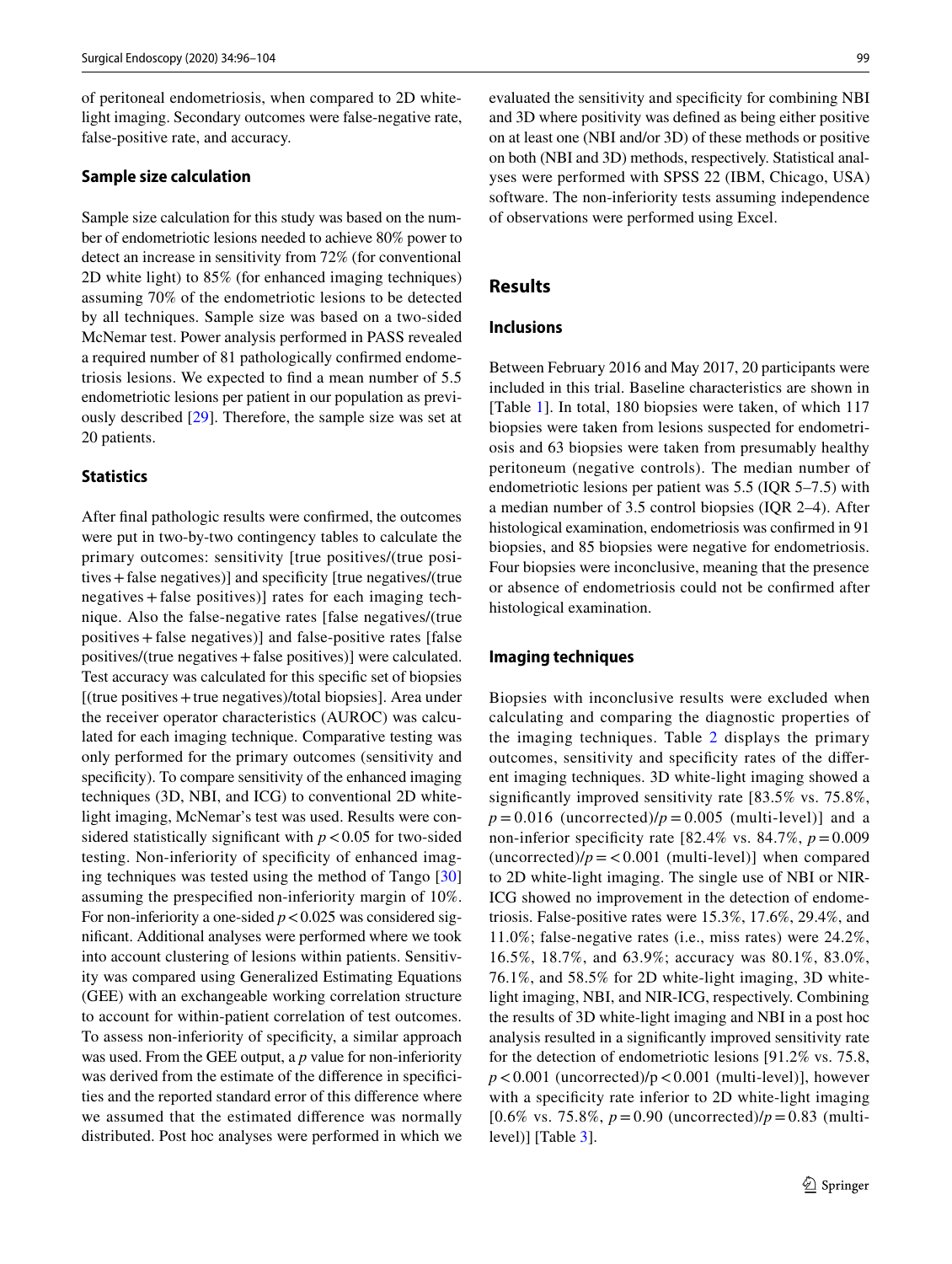<span id="page-4-0"></span>**Table 1** Baseline characteristics

|                                           |                          | Total $(n=20)$    |
|-------------------------------------------|--------------------------|-------------------|
| Age at surgery (yrs)                      |                          | $34.5(29.3-39.5)$ |
| Median (IQR)                              |                          |                   |
| Race $n(\%)$                              | Caucasian                | 17 (85%)          |
| BMI $(kg/m2)$                             | < 25                     | $12(60\%)$        |
| $n(\%)$                                   | $25 - 30$                | $8(40\%)$         |
| Parity                                    |                          | $0(0-1)$          |
| Median (IQR)                              |                          |                   |
| Active childwish $n(\%)$                  |                          | 7(35%)            |
| Prior abdominal surgery $n(\%)$           |                          | $8(40\%)$         |
| Reported pre-operative complaints $n(\%)$ | Dysmenorrhea             | 19 (95%)          |
|                                           | Dyschezia                | 13 (65%)          |
|                                           | Dysuria                  | 1(5%)             |
|                                           | Dyspareunia              | $10(50\%)$        |
| Use of pre-operative medication $n(\%)$   | Yes, oral contraceptives | $8(40\%)$         |
|                                           | Yes, GnRH agonist        | 3(15%)            |
|                                           | N <sub>0</sub>           | 9(45%)            |
|                                           |                          |                   |

*BMI* body mass index, *IQR* interquartile range, *n* number, *yrs* years

<span id="page-4-1"></span>**Table 2** Sensitivity and specificity rates

| Visual examination<br>and endometriosis<br>suspected based on |                | Histological examination and<br>presence of endometriosis con-<br>firmed |                |             |       | p Value (uncorrected/multi-level) |  |
|---------------------------------------------------------------|----------------|--------------------------------------------------------------------------|----------------|-------------|-------|-----------------------------------|--|
|                                                               |                | Yes                                                                      | N <sub>0</sub> |             |       |                                   |  |
| 2D(WL)                                                        | Yes            | 69                                                                       | 13             | Sensitivity | 75.8% |                                   |  |
| $(n=176)$                                                     | No             | 22                                                                       | 72             | Specificity | 84.7% |                                   |  |
|                                                               |                |                                                                          |                | FP-rate     | 15.3% |                                   |  |
|                                                               |                |                                                                          |                | FN-rate     | 24.2% |                                   |  |
|                                                               |                |                                                                          |                | Accuracy    | 80.1% |                                   |  |
| <b>NBI</b>                                                    | Yes            | 74                                                                       | 25             | Sensitivity | 81.3% | $p=0.36/p=0.29$                   |  |
| $(n=176)$                                                     | No             | 17                                                                       | 60             | Specificity | 70.6% | $p = 0.90/p = 0.83$               |  |
|                                                               |                |                                                                          |                | FP-rate     | 29.4% |                                   |  |
|                                                               |                |                                                                          |                | FN-rate     | 18.7% |                                   |  |
|                                                               |                |                                                                          |                | Accuracy    | 76.1% |                                   |  |
| NIR-ICG                                                       | Yes            | 30                                                                       | 9              | Sensitivity | 36.1% | $p < 0.001/p < 0.001^a$           |  |
| $(n=165)$                                                     | N <sub>0</sub> | 53                                                                       | 73             | Specificity | 89.0% | $p = 0.002/p < 0.001b$            |  |
|                                                               |                |                                                                          |                | FP-rate     | 11.0% |                                   |  |
|                                                               |                |                                                                          |                | FN-rate     | 63.9% |                                   |  |
|                                                               |                |                                                                          |                | Accuracy    | 58.5% |                                   |  |
| 3D                                                            | Yes            | 76                                                                       | 15             | Sensitivity | 83.5% | $p = 0.016/p = 0.005^{\text{a}}$  |  |
| $(n=176)$                                                     | No             | 15                                                                       | 70             | Specificity | 82.4% | $p = 0.009/p = 0.001b$            |  |
|                                                               |                |                                                                          |                | FP-rate     | 17.6% |                                   |  |
|                                                               |                |                                                                          |                | FN-rate     | 16.5% |                                   |  |
|                                                               |                |                                                                          |                | Accuracy    | 83.0% |                                   |  |

*2D* 2D imaging, *3D* 3D imaging, *FN-rate* false-negative rate, *FP-rate* false-positive rate, *NBI* narrow-band imaging, *NIR-ICG* near-infrared imaging with indocyanine green, *n* number, *WL* white-light imaging  $a_p$  < 0.05 for the McNemar's test for differences in sensitivity

 $\rm{^{b}p}$  < 0.025 for establishing non-inferiority of specificity compared to WL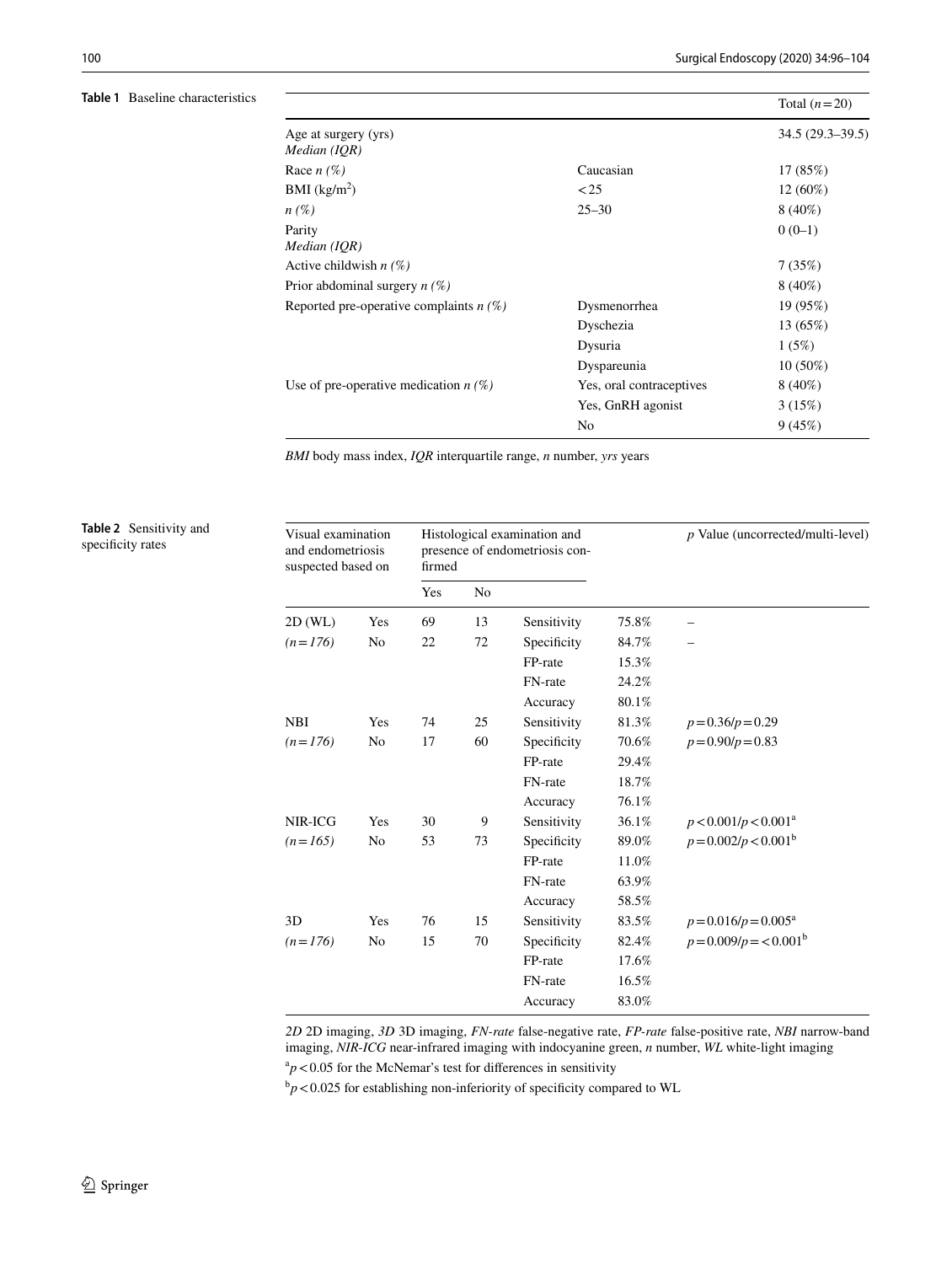<span id="page-5-0"></span>**Table 3** Sensitivity and specificity rates for combination 3D and/or NBI

| Visual examination and endome-<br>triosis suspected based on |     | Histological examination and pres-<br>ence of endometriosis confirmed |    |             |       | <i>p</i> Value<br>(uncorrected/  |
|--------------------------------------------------------------|-----|-----------------------------------------------------------------------|----|-------------|-------|----------------------------------|
|                                                              |     | Yes                                                                   | No |             |       | multi-level)                     |
| 3D AND NBI                                                   | Yes | 67                                                                    | 15 | Sensitivity | 73.6% | $p=0.77/p=0.83$                  |
| $(n=176)$                                                    | No. | 24                                                                    | 70 | Specificity | 82.4% | $p = 0.009/p < 0.001^a$          |
|                                                              |     |                                                                       |    | FP-rate     | 17.6% |                                  |
|                                                              |     |                                                                       |    | FN-rate     | 26.4% |                                  |
|                                                              |     |                                                                       |    | Accuracy    | 77.8% |                                  |
| 3D AND/OR NBI                                                | Yes | 83                                                                    | 25 | Sensitivity | 91.2% | p < 0.001/p < 0.001 <sup>b</sup> |
| $(n=176)$                                                    | No. | 8                                                                     | 60 | Specificity | 70.6% | $P = 0.90/p = 0.38$              |
|                                                              |     |                                                                       |    | FP-rate     | 29.4% |                                  |
|                                                              |     |                                                                       |    | FN-rate     | 8.6%  |                                  |
|                                                              |     |                                                                       |    | Accuracy    | 81.3% |                                  |

3D AND NBI displays that endometriosis was suspected upon visual inspection of both 3D and NBI; 3D AND/OR NBI displays that endometriosis was suspected upon either 3D, NBI, or both techniques

*3D* 3D imaging, *FN-rate* false-negative rate, *FP-rate* false-positive rate, *NBI* narrow-band imaging, *n* number

 $P$ <0.025 for establishing non-inferiority of specificity compared to WL

 $\rm{^{b}P}$  < 0.05 for the McNemar's test for differences in sensitivity

<span id="page-5-1"></span>**Table 4** Area under the receiver operator characteristics

| Imaging technique    | Area |  |
|----------------------|------|--|
| 2D (WL)              | .810 |  |
| NBI                  | .759 |  |
| NIR-ICG              | .617 |  |
| 3D                   | .828 |  |
| Post hoc analysis    | Area |  |
| NBI AND 3D           | .786 |  |
| <b>NBI AND/OR 3D</b> | .801 |  |

*2D* 2D imaging, *3D* 3D imaging, *NBI* narrow-band imaging, *NIR-ICG* near-infrared imaging with indocyanine green, *WL* white-light imaging



For all imaging techniques and the post hoc analysis for combining 3D and NBI, AUROC has been generated [Table [4\]](#page-5-1) [Fig. [2\]](#page-5-2).

Twenty-two biopsies were positive for endometriosis after histological examination, but were not visualized with 2D white-light imaging; of these biopsies, 12/22 were visualized with NBI, 4/22 with NIR-ICG, and 7/22 with 3D white-light imaging. 7/22 biopsies were not visualized with any of the enhanced imaging techniques or conventional 2D white-light imaging.

<span id="page-5-2"></span>**Fig. 2** AUROC curves

#### **Intra‑operative parameters**

Operating time was extended with a median of 30 min (30–37.5 min) due to the thorough inspection of the peritoneum with all the imaging techniques including the histological sampling. The median amount of blood loss was 50 mL (IQR: 27.5 mL–100 mL). No complications or serious adverse events were reported.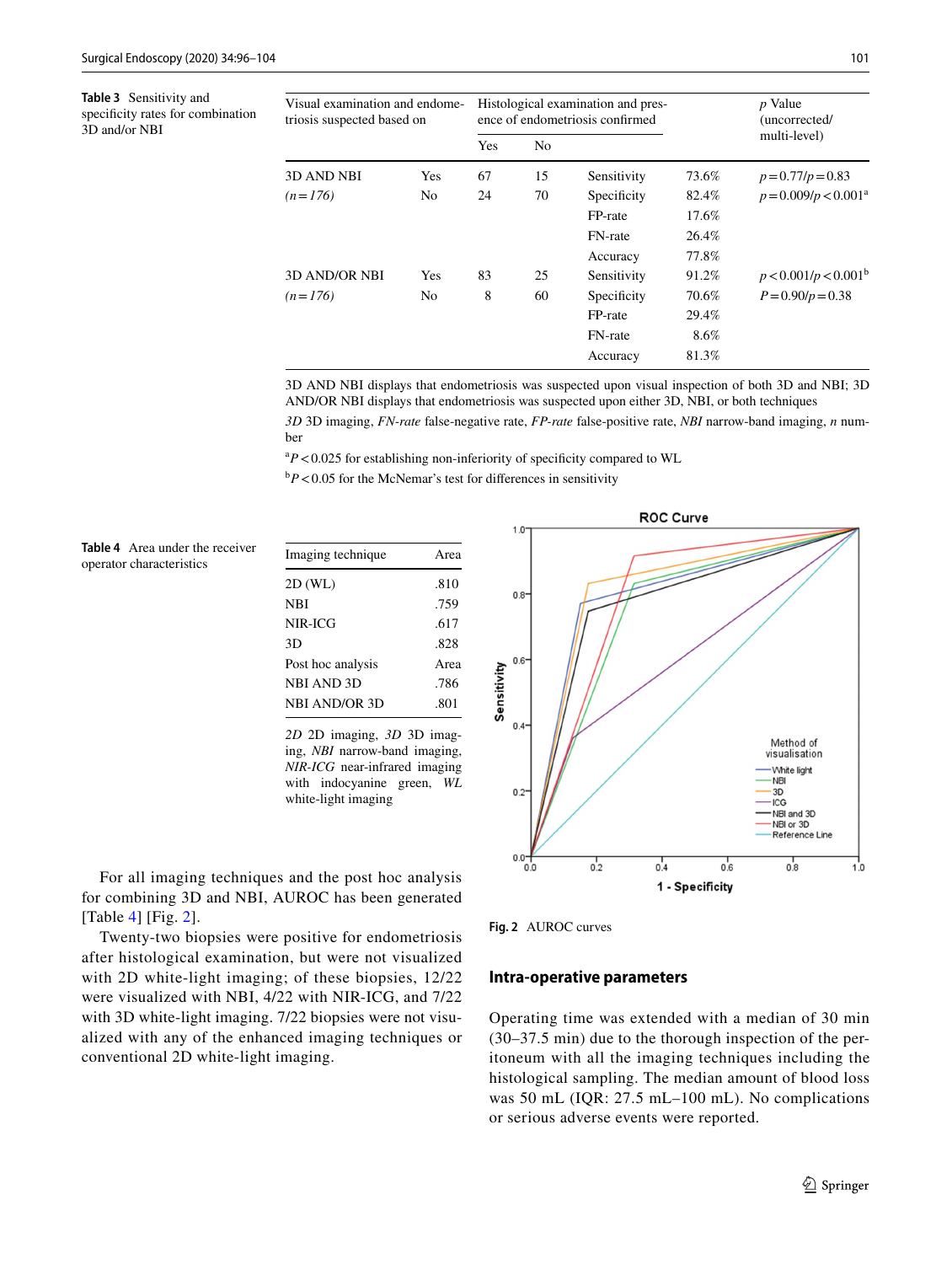## **Discussion**

This study was designed to investigate which enhanced laparoscopic imaging techniques would show increased sensitivity and non-inferior specifcity for the detection of peritoneal endometriosis. The use of 3D white-light imaging signifcantly improved the sensitivity rates for the detection of endometriotic lesions when compared to conventional 2D white-light imaging, and showed a comparable specifcity rate. The combined use of NBI and 3D white-light imaging, both available on the standard laparoscopic platform, resulted in the highest sensitivity rate for the detection of peritoneal endometriotic lesions. The use of NBI and NIR-ICG alone showed to be of less value with decreased specifcity and sensitivity rates, respectively.

These are novel fndings with potential to improve surgical care for patients with endometriosis and were not reported in previous studies on the use of enhanced laparoscopic imaging techniques in endometriosis surgery. Additional analyses accounting for clustering of lesions within patients did not change our results and conclusions.

Previous studies in other felds of surgery showed that experienced surgeons' skills improve with 3D vision compared to 2D vision [[31,](#page-8-11) [32](#page-8-12)]. It is hypothesized that a 3D view of endometriotic lesions may be advantageous for the identifcation of endometriosis detection, showing more clearly an altered peritoneal lining and thickening induced by endometriosis. Infammation causes a slight swelling of the peritoneum which presumably is the base of this improved recognition by 3D view.

In our clinical study, a (indirect) combination of NBI and 3D white-light imaging resulted in a signifcantly improved sensitivity rate. The application and addition of NBI to 3D white-light imaging is useful since the visualization of micro-vascularization is enhanced, as is observed in endoscopy for adenomatous lesions [\[33](#page-8-13)]. In addition, since NBI is integrated in the standard imaging processor of 2D and 3D equipment, no additional material or handling is necessary to incorporate these imaging techniques together in daily practice. Previous studies investigating the use of NBI [[20,](#page-8-1) [21](#page-8-2)] also showed an increased sensitivity rate when NBI was added to 2D white-light imaging for the identifcation of peritoneal endometriosis. However, the use of NBI alone was not superior compared to the combined 2D/NBI modality and no control biopsies were taken to calculate specifcity rates. The low specifcity rate of NBI (with and without combined 3D view) of 71% may lead to an unjustifed resection of presumed endometriotic lesions and a subsequent increased risk for surgical complications. However, since the excised endometriotic lesions are small and in need for small laser ablative therapy, with low associated morbidity, this might be of less clinical relevance. To increase specifcity

rates in the future, a learning phase with direct feedback of each nodule after reviewing the pathology might increase the specificity without hampering sensitivity rates.

Two case reports have been published regarding the use of NIR-ICG [[22](#page-8-3), [23\]](#page-8-4). In both studies, Firefy fuorescence detection systems (Intuitive Surgical Inc., Sunnyvale, USA) were used. The authors describe fuorescence has aided them in detection and resection of endometriosis. A recent cohort study was published, comparing NIR-ICG to 2D white-light imaging, revealing comparable sensitivity and specificity rates [[34](#page-8-14)]. In our trial, however, a signifcantly decreased sensitivity rate of 36% compared to 2D white-light imaging was detected. Pathologic examination revealed that 43 out of 66 endometriotic lesions were not identifed by fuorescent imaging. In our study, we administered the ICG directly under near-infrared vision, but up to 5 min was utilized to detect endometriotic lesions. Cosentino et al. (2018) administered ICG 5–30 min prior to inspection. Based on their results, we believe the use of NIR-ICG for detection of endometriosis could be further examined. However, most promising feld of fuorescence-guided surgery will probably be the use of monoclonal endometriosis-specifc antibodies coupled to a fuorescent marker. These potential promising new strategies deserves further research, as has been shown for cancer detection with CEA (bevacizumab) labeled to IRdye-800CW (a fuorescent agent, comparable to ICG) [\[35](#page-8-15)].

In this study, we decided not to investigate the 5-ALA technique  $[14–16]$  $[14–16]$  $[14–16]$  $[14–16]$ . Due to increased photosensitivity of the skin, patients are required to refrain from light for 24 h after ingestion of 5-ALA. We believe this is not patient friendly and not feasible for our patients whom are treated in day surgery. Secondly, the use of 5-ALA would not be cost effective.

Intra-operative identifcation of endometriosis is not only depending upon the ability to visualize lesions, but also upon the experience of the surgeon who performs the inspection. In this study, all procedures were performed by the same gynecologist (VM), an experienced endometriosis specialist. A potential weakness is the bias presented by the use of a single surgeon for all imaging modalities. Therefore, we have randomized the order in which imaging techniques were applied during laparoscopic inspection. Moreover, we have blinded the pathologist for the method of detection and clinical suspicion of endometriosis, in order to minimize bias and strengthen the results of this study. This trial was limited by the fact that the interrater variability was not assessed, neither was the learning curve. Although the surgeon had a large experience in detection of endometriosis with 2D white-light imaging, this was less for 3D white imaging, NBI, and NIR-ICG. Potentially after a learning curve, even better performance could be present with these imaging techniques. Further validation of the diferent imaging techniques should be addressed in future studies.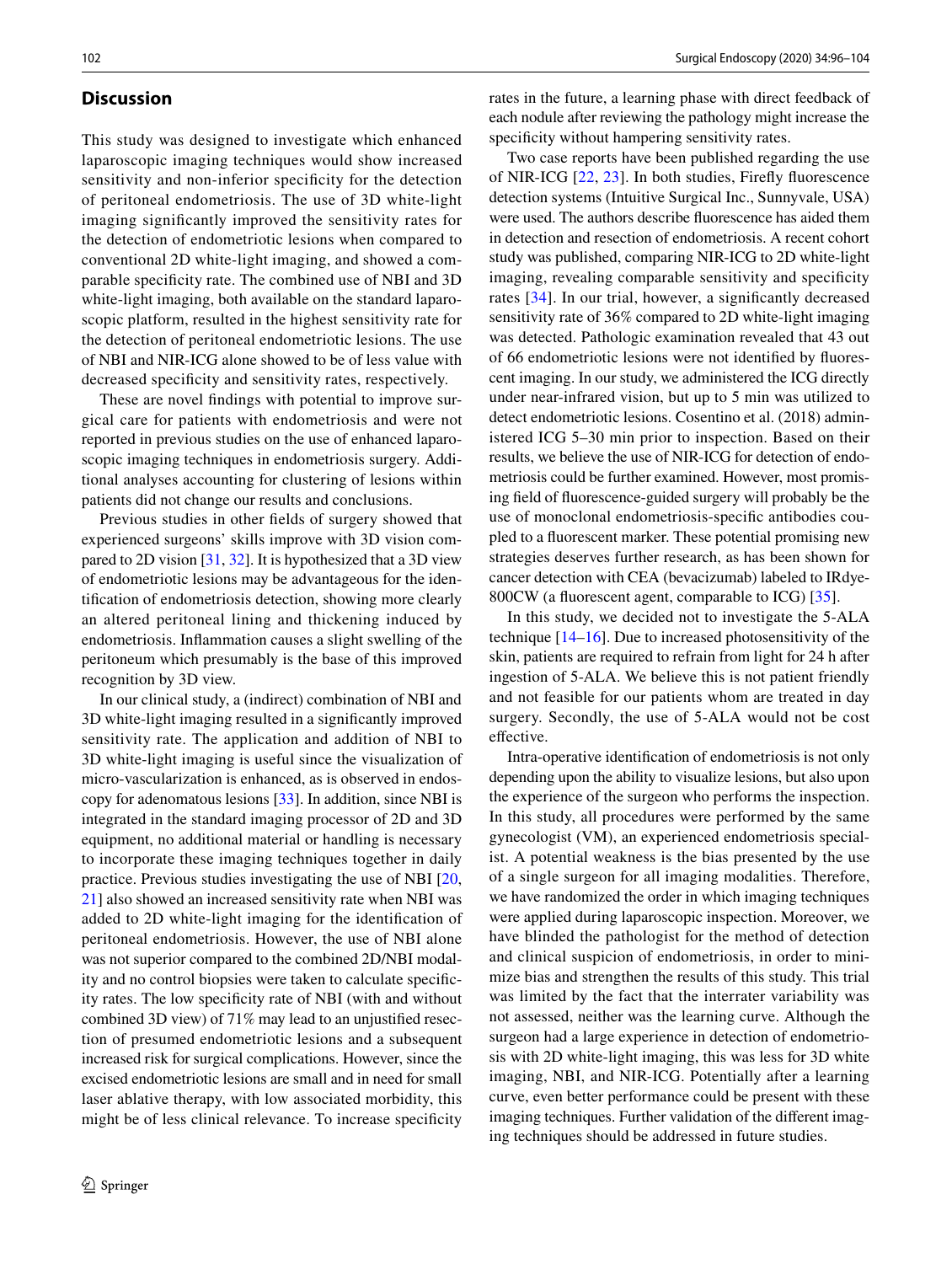In this clinical trial, only patients with preoperatively established moderate to severe endometriosis (ASRM III–IV) were included, as we expected to encounter a suffcient amount of peritoneal disease in them. This study does not answer the question whether enhanced imaging techniques improve the detection of endometriosis in patients with limited peritoneal disease (ASRM I–II). In patients with limited peritoneal disease, an increased specificity (i.e., improved accuracy in showing the absence of disease) might be preferable, whereas in patients with high disease load (ASRM III–IV) improved sensitivity is preferable in order to achieve complete resection.

This study was designed as an explorative development study to identify which enhanced laparoscopic imaging technique has the best diagnostic accuracy for the detection of peritoneal endometriosis in terms of sensitivity (superior) and specifcity (non-inferior). Based on the results of this trial, a further exploration of the use of NBI/3D white-light imaging is needed and will now be further evaluated in a large randomized clinical trial with clinical relevant endpoints according to the IDEAL framework with adequate power, quality control, and measures [[36](#page-8-16)]. The clinical question is whether an improved detection of endometriosis with NBI/3D imaging also afects the long-term clinical outcomes after surgery, like reintervention rates, pain-free interval, and quality of life.

# **Conclusions**

Enhanced laparoscopic imaging with 3D white light, combined with NBI, improves the detection rate of peritoneal endometriosis when compared to conventional 2D whitelight imaging. The use of these imaging techniques may potentially result in a more complete laparoscopic resection of endometriosis.

#### **Compliance with ethical standards**

**Disclosures** Drs. S. Vlek, Drs. M. Lier, Drs. M. Ankersmit, Dr. P vd Ven, Drs. J Dekker, Dr. M BLeeker, Dr. V. Mijatovic, and Dr. J. Tuynman have no conficts of interest or fnancial ties to disclose.

**Open Access** This article is distributed under the terms of the Creative Commons Attribution 4.0 International License [\(http://creativeco](http://creativecommons.org/licenses/by/4.0/) [mmons.org/licenses/by/4.0/](http://creativecommons.org/licenses/by/4.0/)), which permits unrestricted use, distribution, and reproduction in any medium, provided you give appropriate credit to the original author(s) and the source, provide a link to the Creative Commons license, and indicate if changes were made.

#### **References**

- <span id="page-7-0"></span>1. Kennedy SBA, Chapron C, D'Hooghe T, Dunselman G, Greb R, Hummelshoj L, Prentice A, Saridogan E, ESHRE Special Interest Group for Endometriosis and Endometrium Guideline Development (2005) ESHRE guideline for the diagnosis and treatment of endometriosis. Hum Reprod 20:2698–2704
- <span id="page-7-1"></span>2. Dunselman GA, Vermeulen N, Becker C, Calhaz-Jorge C, D'Hooghe T, De Bie B, Heikinheimo O, Horne AW, Kiesel L, Nap A, Prentice A, Saridogan E, Soriano D, Nelen W (2014) ESHRE guideline: management of women with endometriosis. Hum Reprod 29:400–412
- <span id="page-7-2"></span>3. Guo SW (2009) Recurrence of endometriosis and its control. Hum Reprod Update 15:441–461
- <span id="page-7-3"></span>Jansen RP, Russell P (1986) Nonpigmented endometriosis: clinical, laparoscopic, and pathologic defnition. Am J Obstet Gynecol 155:1154–1159
- 5. Nisolle M, Casanas-Roux F, Anaf V, Mine JM, Donnez J (1993) Morphometric study of the stromal vascularization in peritoneal endometriosis. Fertil Steril 59:681–684
- <span id="page-7-4"></span>6. American Society for Reproductive Medicine (1997) Revised American Society for Reproductive Medicine classifcation of endometriosis: 1996. Fertil Steril 67:817–821
- <span id="page-7-5"></span>7. Marchino GL, Gennarelli G, Enria R, Bongioanni F, Lipari G, Massobrio M (2005) Diagnosis of pelvic endometriosis with use of macroscopic versus histologic fndings. Fertil Steril 84:12–15
- <span id="page-7-6"></span>8. Cheong Y, Tay P, Luk F, Gan HC, Li TC, Cooke I (2008) Laparoscopic surgery for endometriosis: How often do we need to re-operate? J Obstet Gynaecol: the J Inst Obstet Gynaecol 28:82–85
- <span id="page-7-7"></span>9. Hewett DGKT, Sano Y, Tanaka S, Saunders BP, Ponchon T, Soetikno R, Rex DK (2012) Validation of a simple classifcation system for endoscopic diagnosis of small colorectal polyps using narrow-band imaging. Gastroenterology 143:599–607. e591
- 10. He Q, Wu QW,Q, Feng J, Cao J, Chen BY (2013) Value of autofuorescence imaging videobronchoscopy in detecting lung cancers and precancerous lesions: a review. Respir Care 58:2150–2159
- 11. Wanders LKEJ, Uitentuis SE, Leefang MM, Dekker E (2013) Diagnostic performance of narrowed spectrum endoscopy, autofuorescence imaging, and confocal laser endomicroscopy for optical diagnosis of colonic polyps: a meta-analysis. Lancet Oncol 14:1337–1347
- <span id="page-7-8"></span>12. Eljamel S (2015) 5-ALA fuorescence image guided resection of glioblastoma multiforme: a meta-analysis of the literature. Int J Mol Sci 16:10443–10456
- <span id="page-7-9"></span>13. Vlek SL, Lier MC, Ankersmit M, Ket JC, Dekker JJ, Mijatovic V, Tuynman JB (2016) Laparoscopic imaging techniques in endometriosis therapy: a systematic review. J Minim Invasive Gynecol 23:886–892
- <span id="page-7-10"></span>14. Hillemanns P, Weingandt H, Stepp H, Baumgartner R, Xiang W, Korell M (2000) Assessment of 5-aminolevulinic acid-induced porphyrin fuorescence in patients with peritoneal endometriosis. Am J Obstet Gynecol 183:52–57
- 15. Malik E, Berg C, Meyhofer-Malik A, Buchweitz O, Moubayed P, Diedrich K (2000) Fluorescence diagnosis of endometriosis using 5-aminolevulinic acid. Surg Endosc 14:452–455
- <span id="page-7-11"></span>16. Buchweitz O, Wulfng P, Staebler A, Kiesel L (2004) Detection of nonpigmented endometriotic lesions with 5-aminolevulinic acidinduced fuorescence. J Am Assoc Gynecol Laparosc 11:505–510
- <span id="page-7-12"></span>17. Demco L (2004) Laparoscopic spectral analysis of endometriosis. J Am Assoc Gynecol Laparosc 11:219–222
- 18. Buchweitz O, Staebler A, Tio J, Kiesel L (2006) Detection of peritoneal endometriotic lesions by autofuorescence laparoscopy. Am J Obstet Gynecol 195:949–954